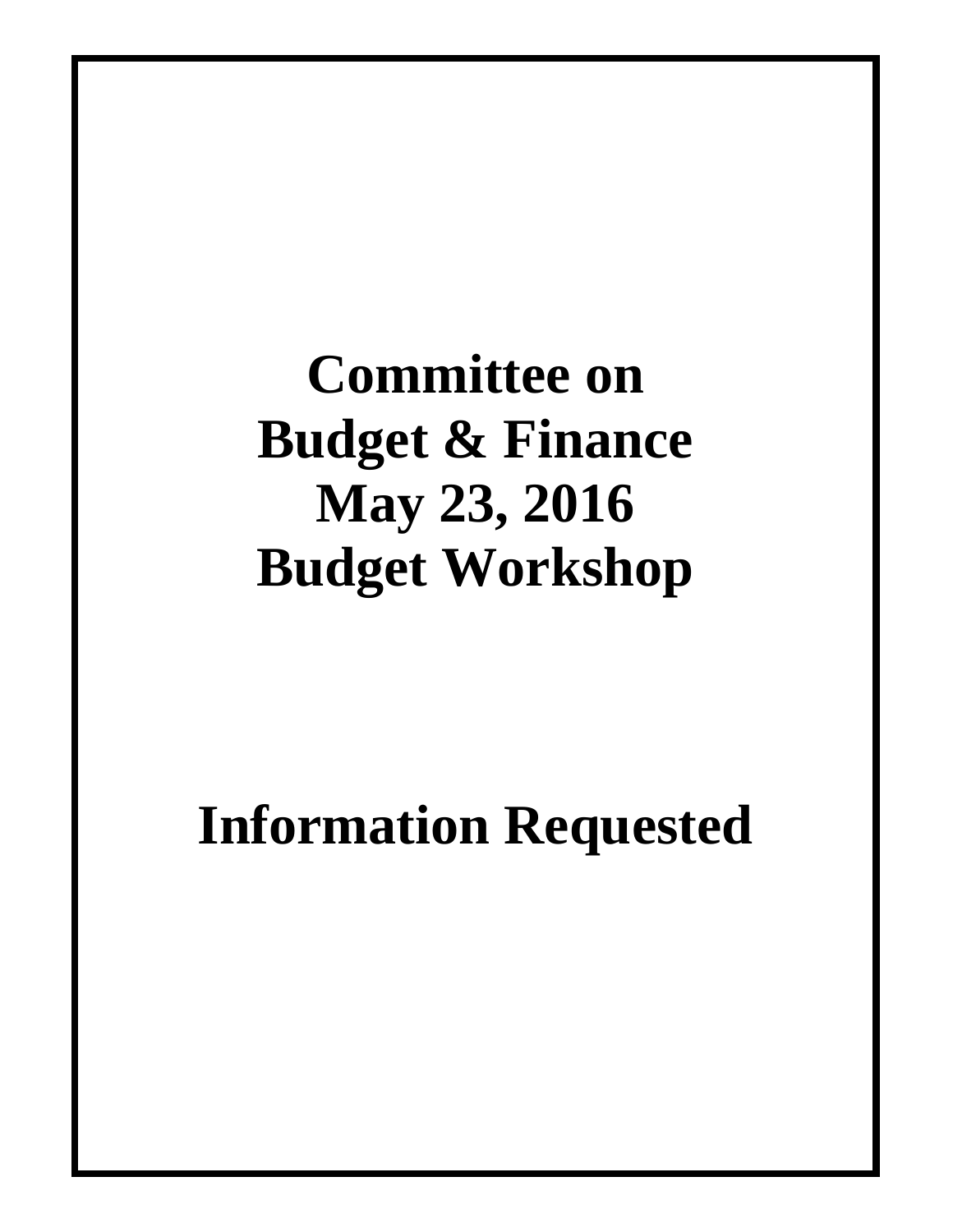## **Carry Forward Expenditures 3-year Roll Forward**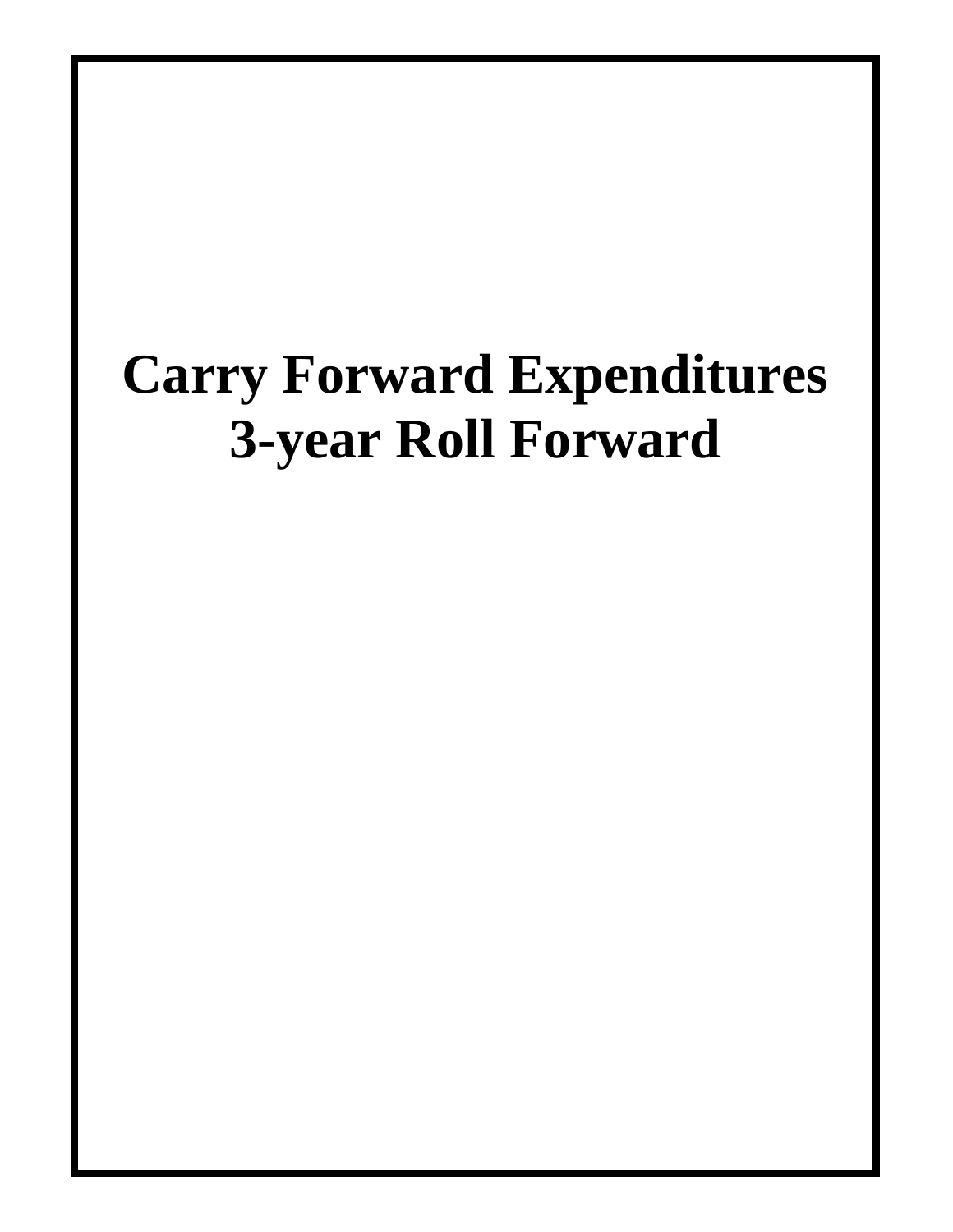#### **FLORIDA A&M UNIVERSITY CARRYFORWARD EXPENDITURES**

|                                                     |    | 2013-14       |                           | 2014-15    | 2015-16 |            |
|-----------------------------------------------------|----|---------------|---------------------------|------------|---------|------------|
| <b>Beginning Balance</b>                            | \$ | 58,862,995    | \$                        | 17,741,269 | \$      | 5,870,187  |
| 5% Statutory Reserve Requirement                    |    |               | \$                        | 8,441,006  | \$      | 9,241,668  |
| <b>College of Engineering</b>                       |    |               | \$                        | 3,169,650  | \$      | 2,821,364  |
| <b>Board Reserve Requirement</b>                    |    |               |                           |            | \$      | 9,241,668  |
| <b>Tuition Differential</b>                         |    |               | \$                        | 1,128,954  | \$      | 2,575,434  |
| Prior Year E&G Unexpended Balance                   |    |               | \$                        | 10,945,154 | \$      | 9,878,722  |
| Prior Year Carryforward Unexpended Blances          |    |               |                           | 8,493,516  | \$      | 6,146,483  |
| <b>Beginning Balance</b>                            | \$ | 58,862,995    | \$                        | 49,919,549 | \$      | 45,775,526 |
| Accounts Payables/Prior Year Purchase Orders        |    | 7,770,331     |                           | 15,096,746 |         | 11,595,421 |
| Subtotal                                            |    | 51,092,664    |                           | 34,822,803 |         | 34,180,105 |
| <b>Restricted / Contractual Obligations</b>         |    |               |                           |            |         |            |
| 5% Statutory Reserve Requirement                    | \$ | 8,441,006     | $\mathfrak{S}$            | 9,241,668  | \$      | 8,060,484  |
| <b>Board Reserve Requirement</b>                    |    |               |                           | 9,241,668  |         | 8,060,484  |
| Legislatively Earmarked Funds (Targeted Assistance) |    | 5,531,519     |                           |            |         |            |
| College of Engineering                              |    | 3,018,505     |                           | 3,169,650  |         | 2,821,364  |
| <b>Total Restricted Funds:</b>                      | \$ | 16,991,030 \$ |                           | 21,652,986 | \$      | 18,942,332 |
| <b>Expenditures/Commitments</b>                     |    |               |                           |            |         |            |
| <b>Building Maintance and Repairs</b>               | \$ | 2,500,000     | \$                        | 2,500,000  | \$      |            |
| <b>Student Tuition Shortfall</b>                    | \$ | 5,000,000     | \$                        |            | \$      | 6,604,803  |
| <b>Campus Security - Safety Issues</b>              | \$ | 500,000       | \$                        | 650,000    | \$      | 200,000    |
| Bonuses for Employees                               | \$ | 2,100,000     | \$                        |            | \$      |            |
| Information and Technology Issues                   | \$ | 2,000,000     | \$                        | 1,600,000  |         | 572,499    |
| SACS/Probation/Reaffirmation                        | \$ | 800,000       | \$                        |            | \$      |            |
| Academic Affairs                                    | \$ | 3,460,365     | \$                        | 1,128,954  | \$      | 2,575,434  |
| Legal Affairs                                       | \$ |               | \$                        | 300,000    | \$      | 200,000    |
| Compliance and Audit                                | \$ |               | \$                        |            | \$      | 120,000    |
| <b>Black Males Program and TEAM Grant</b>           | \$ |               | \$                        | 770,676    | \$      | 646,307    |
| Veteran's Affairs Office                            | \$ |               | \$                        | 350,000    |         | 350,000    |
| Title IX Scholarships                               | \$ |               | \$                        |            | \$      | 800,000    |
| Total Expenditures/Commitments:                     | \$ | 16,360,365    | $\boldsymbol{\$}$         | 7,299,630  | \$      | 12,069,043 |
| Available Unencumbered/Unrestricted Ending Balance  | \$ | 17,741,269    | $\boldsymbol{\mathsf{s}}$ | 5,870,187  | \$      | 3,168,730  |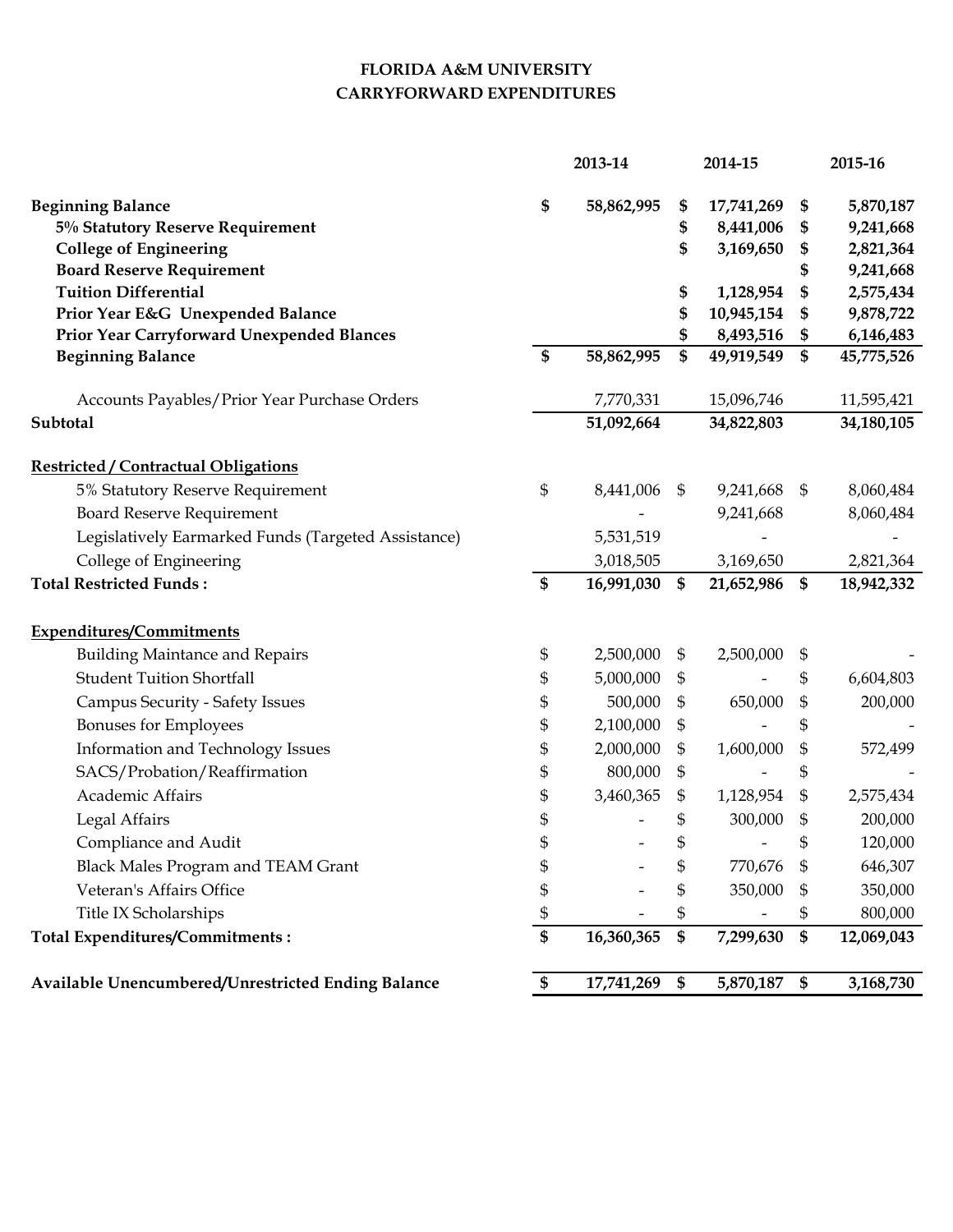# **Criteria for Performance Funding Metrics (page 6 of Work Plan)**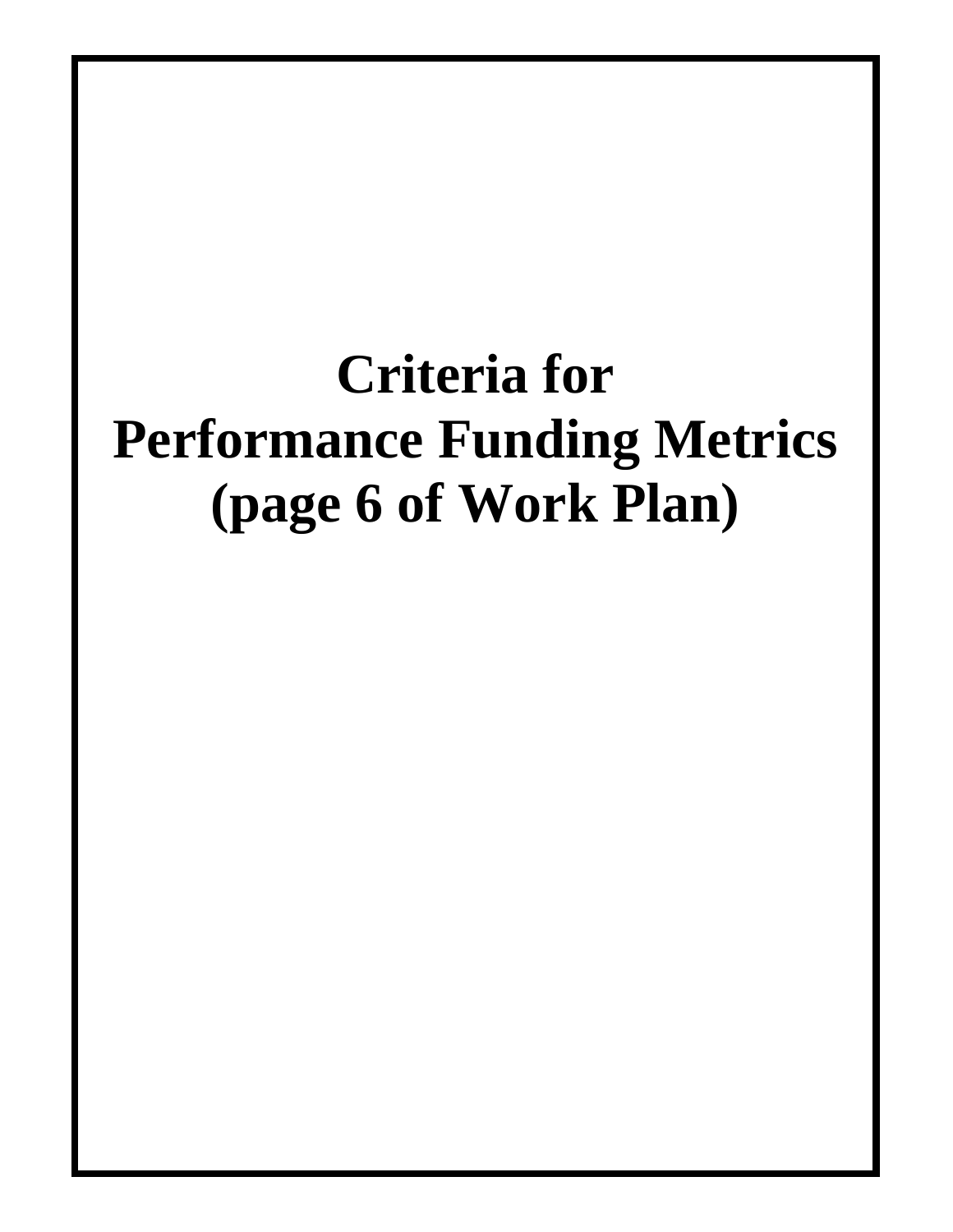

#### **PERFORMANCE FUNDING METRICS**

Each university is required to complete the table below, providing their goals for the metrics used in the Performance Based Funding model that the Board of Governors approved at its January 2014 meeting. The Board of Governors will consider the shaded 2017 goals for approval.

|                                                                                                                                            | <b>ONE-YEAR</b> | 2015                    | 2016                    | 2017                    | 2018                    | 2019                    | 2020                    | 2021                    |
|--------------------------------------------------------------------------------------------------------------------------------------------|-----------------|-------------------------|-------------------------|-------------------------|-------------------------|-------------------------|-------------------------|-------------------------|
|                                                                                                                                            | <b>TREND</b>    | <b>ACTUAL</b>           | <b>GOALS</b>            | <b>GOALS</b>            | <b>GOALS</b>            | <b>GOALS</b>            | <b>GOALS</b>            | <b>GOALS</b>            |
| <b>Metrics Common To All</b><br><b>Universities</b>                                                                                        |                 |                         |                         |                         |                         |                         |                         |                         |
| Percent of Bachelor's Graduates<br><b>Employed Full-time or Continuing their</b><br>Education within the U.S.<br>One Year After Graduation | 4 pts           | 69%<br>$(2012-13)$      | 70%<br>$(2013-14)$      | 71%<br>$(2014-15)$      | 72%<br>$(2015-16)$      | 73%<br>$(2016 - 17)$    | 74%<br>$(2017-18)$      | 76%<br>$(2018-19)$      |
| <b>Median Wages of Bachelor's Graduates</b><br><b>Employed Full-time in Florida</b><br><b>One-Year After Graduation</b>                    | $-4%$           | \$28,800<br>$(2012-13)$ | \$29,000<br>$(2013-14)$ | \$29,500<br>$(2014-15)$ | \$30,000<br>$(2015-16)$ | \$30,500<br>$(2016-17)$ | \$31,500<br>$(2017-18)$ | \$32,000<br>$(2018-19)$ |
| Average Cost per Bachelor's Degree                                                                                                         | 8%              | \$40,080                | \$44,242                | \$47,677                | \$48,215                | \$45,367                | \$42,716                | \$38,875                |
| [Instructional Costs to the University]                                                                                                    |                 | $(2010-14)$             | $(2011-15)$             | $(2012-16)$             | $(2013-17)$             | $(2014-18)$             | $(2015-19)$             | $(2016 - 20)$           |
| FTIC 6 year Graduation Rate                                                                                                                | $-2$ pts        | 39%                     | 39%                     | 43%                     | 49%                     | 62%                     | 69%                     | 75%                     |
| [Includes full- and part-time students]                                                                                                    |                 | $(2008-14)$             | $(2009-15)$             | $(2010-16)$             | $(2011-17)$             | $(2012-18)$             | $(2013-19)$             | $(2014-20)$             |
| <b>Academic Progress Rate</b>                                                                                                              | 1 pts           | 70%                     | 73%                     | 75%                     | 77%                     | 80%                     | 85%                     | 87%                     |
| [FTIC 2 year Retention Rate with GPA>2]                                                                                                    |                 | $(2013-14)$             | $(2014-15)$             | $(2015-16)$             | $(2016-17)$             | $(2017-18)$             | $(2018-19)$             | $(2019-20)$             |
| <b>University Access Rate</b>                                                                                                              | $-4$ pts        | 62%                     | 60%                     | 60%                     | 60%                     | 60%                     | 60%                     | 60%                     |
| [Percent of Fall Undergraduates with a Pell grant]                                                                                         |                 | (Fall 2013)             | (Fall 2014)             | (Fall 2015)             | (Fall 2016)             | (Fall 2017)             | (Fall 2018)             | (Fall 2019)             |
| <b>Bachelor's Degrees Awarded Within</b>                                                                                                   | 1 pts           | 51%                     | 51%                     | 53%                     | 54%                     | 55%                     | 57%                     | 58%                     |
| <b>Programs of Strategic Emphasis</b>                                                                                                      |                 | $(2013-14)$             | $(2014-15)$             | $(2015-16)$             | $(2016-17)$             | $(2017-18)$             | $(2018-19)$             | $(2019-20)$             |
| <b>Graduate Degrees Awarded Within</b>                                                                                                     | $-1$ pts        | 43%                     | 45%                     | 46%                     | 46%                     | 47%                     | 49%                     | 52%                     |
| <b>Programs of Strategic Emphasis</b>                                                                                                      |                 | $(2013-14)$             | $(2014-15)$             | $(2015-16)$             | $(2016 - 17)$           | $(2017-18)$             | $(2018-19)$             | $(2019-20)$             |
| <b>Board of Governors Choice Metric</b>                                                                                                    |                 |                         |                         |                         |                         |                         |                         |                         |
| Percent of Bachelor's Degrees                                                                                                              | 3 pts           | 34%                     | 36%                     | 40%                     | 48%                     | 55%                     | 60%                     | 72%                     |
| <b>Without Excess Hours</b>                                                                                                                |                 | $(2013-14)$             | $(2014-15)$             | $(2015-16)$             | $(2016-17)$             | $(2017-18)$             | $(2018-19)$             | $(2019-20)$             |
| <b>Board of Trustees Choice Metric</b>                                                                                                     |                 |                         |                         |                         |                         |                         |                         |                         |
| Percent of R&D Expenditures Funded                                                                                                         | 0 pts           | 80%                     | 80%                     | 80%                     | 80%                     | 80%                     | 83%                     | 86%                     |
| from External Sources                                                                                                                      |                 | $(2013-14)$             | (2014)                  | (2015)                  | (2016)                  | (2017)                  | (2018)                  | (2019)                  |

Note: Metrics are defined in appendix. For more information visit: [http://www.flbog.edu/about/budget/performance\\_funding.php.](http://www.flbog.edu/about/budget/performance_funding.php)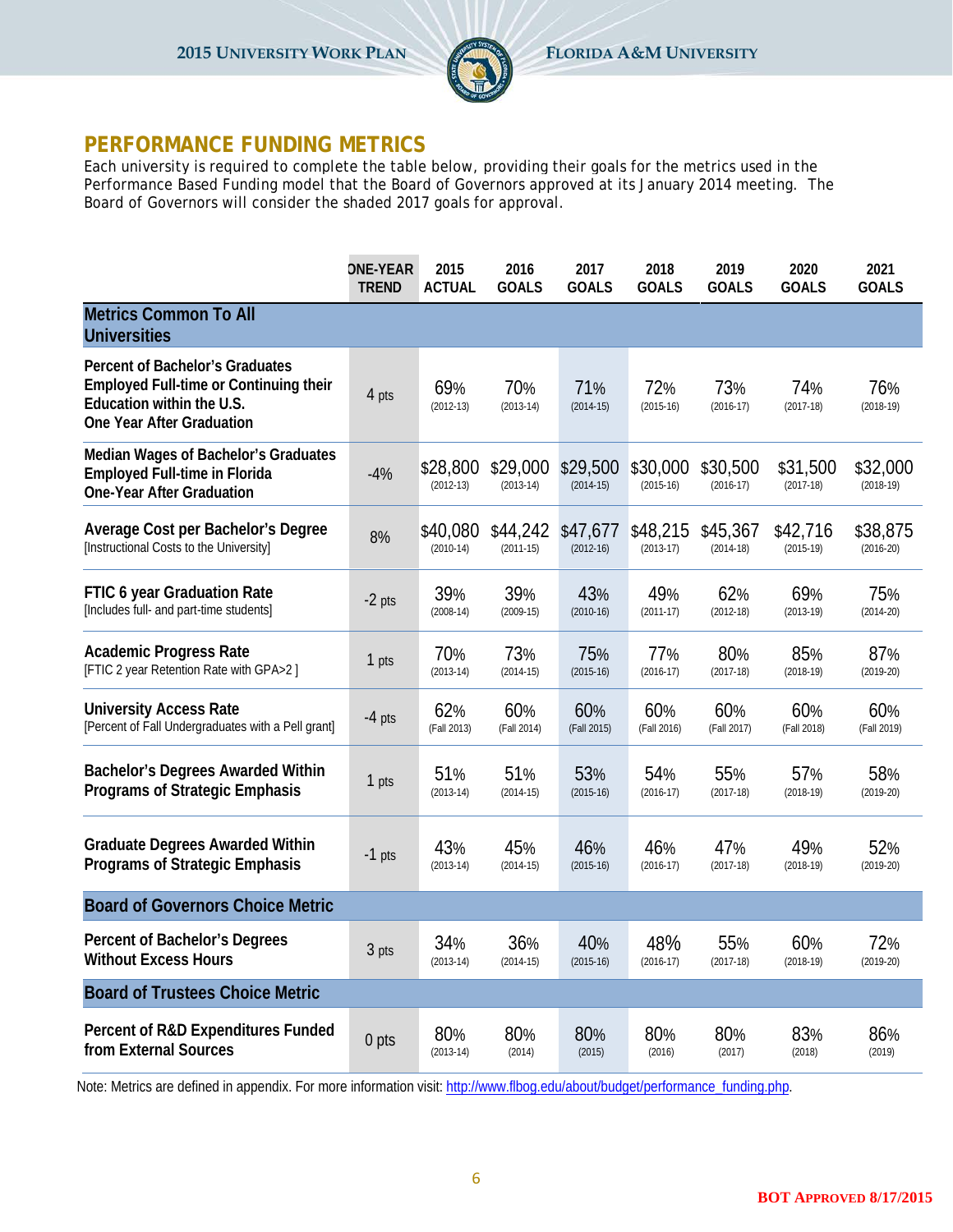# **Updated Academic Affairs 3-year Trend by School and College**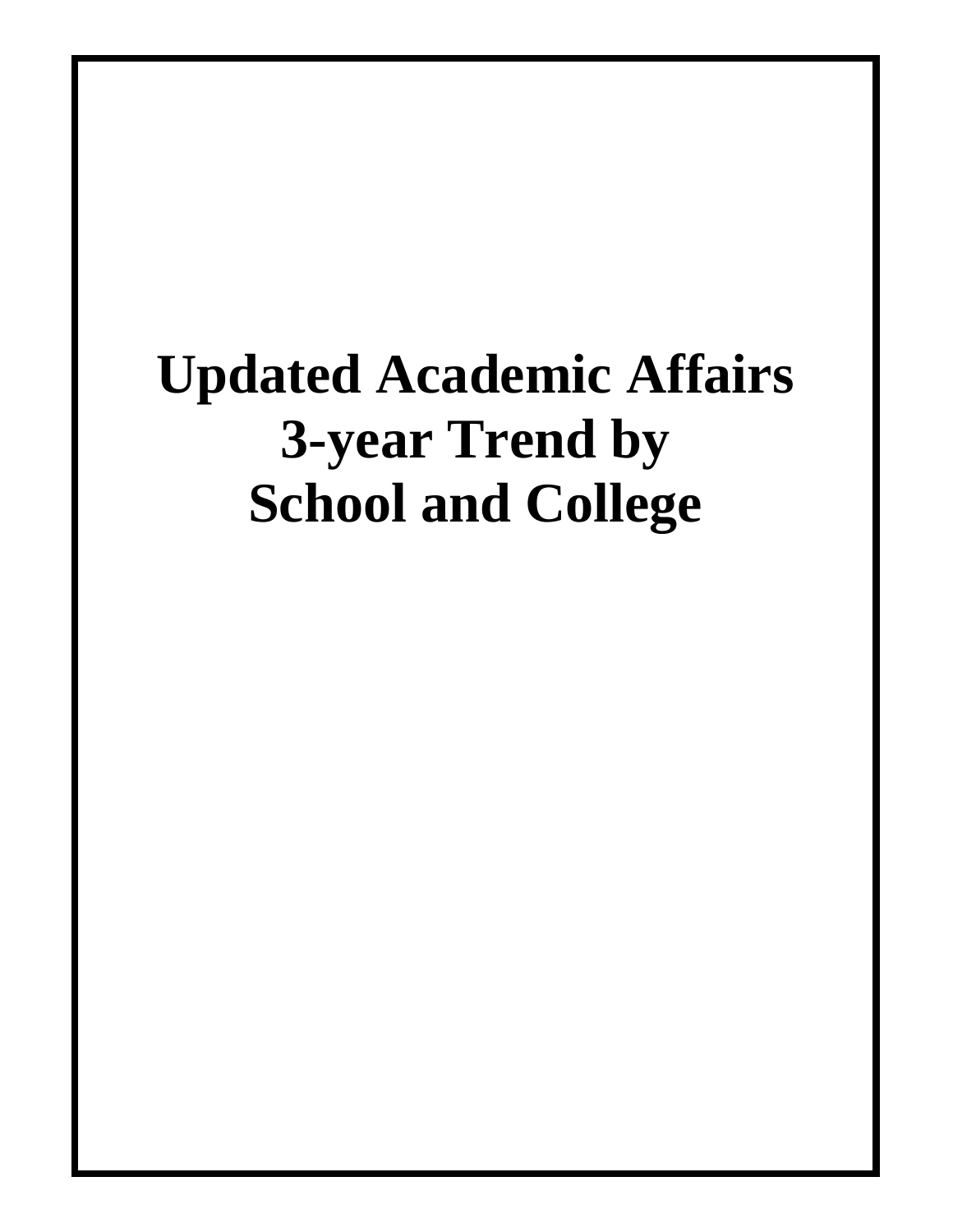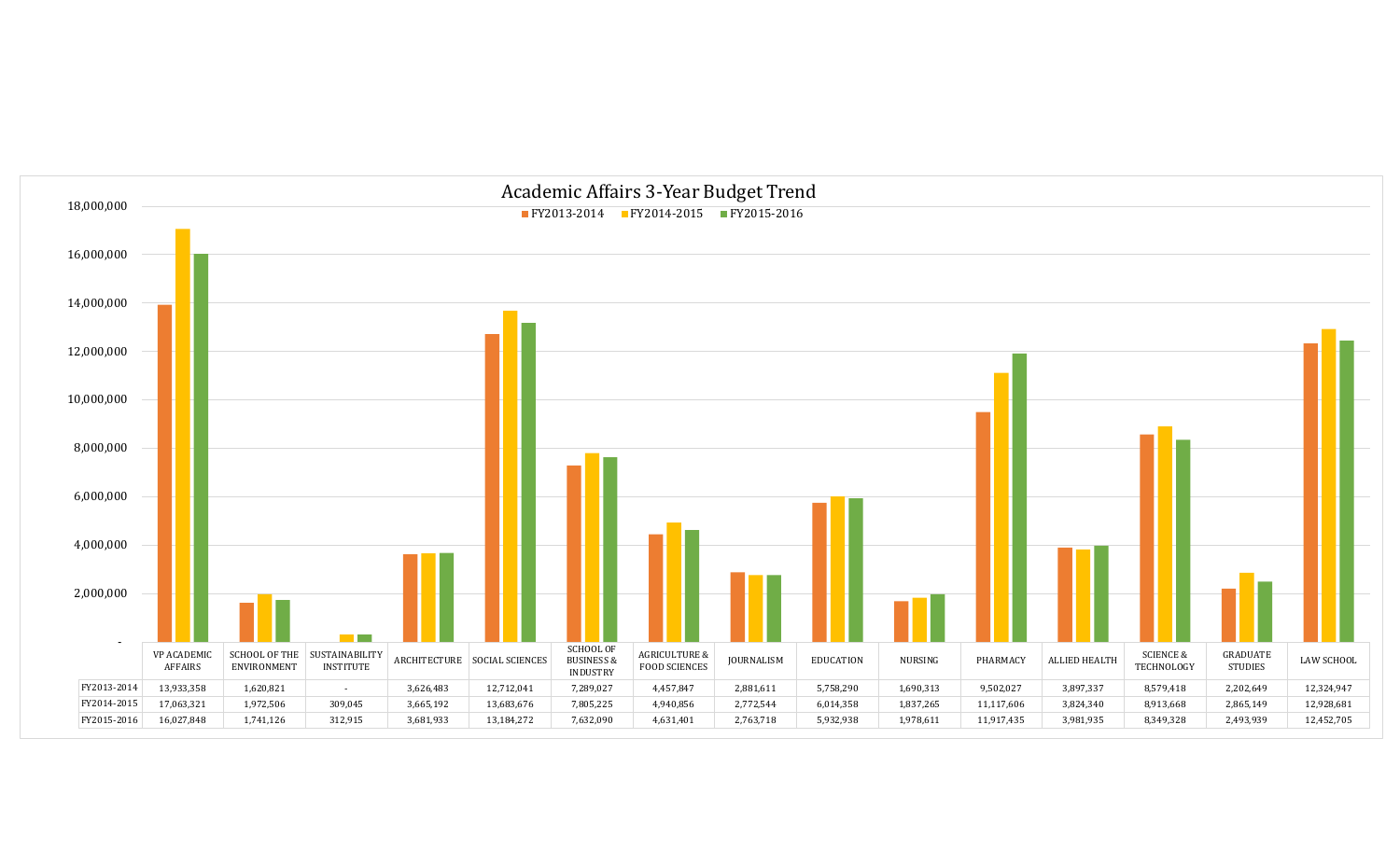# **Comparison of Enrollment to Graduation & Retention Rates**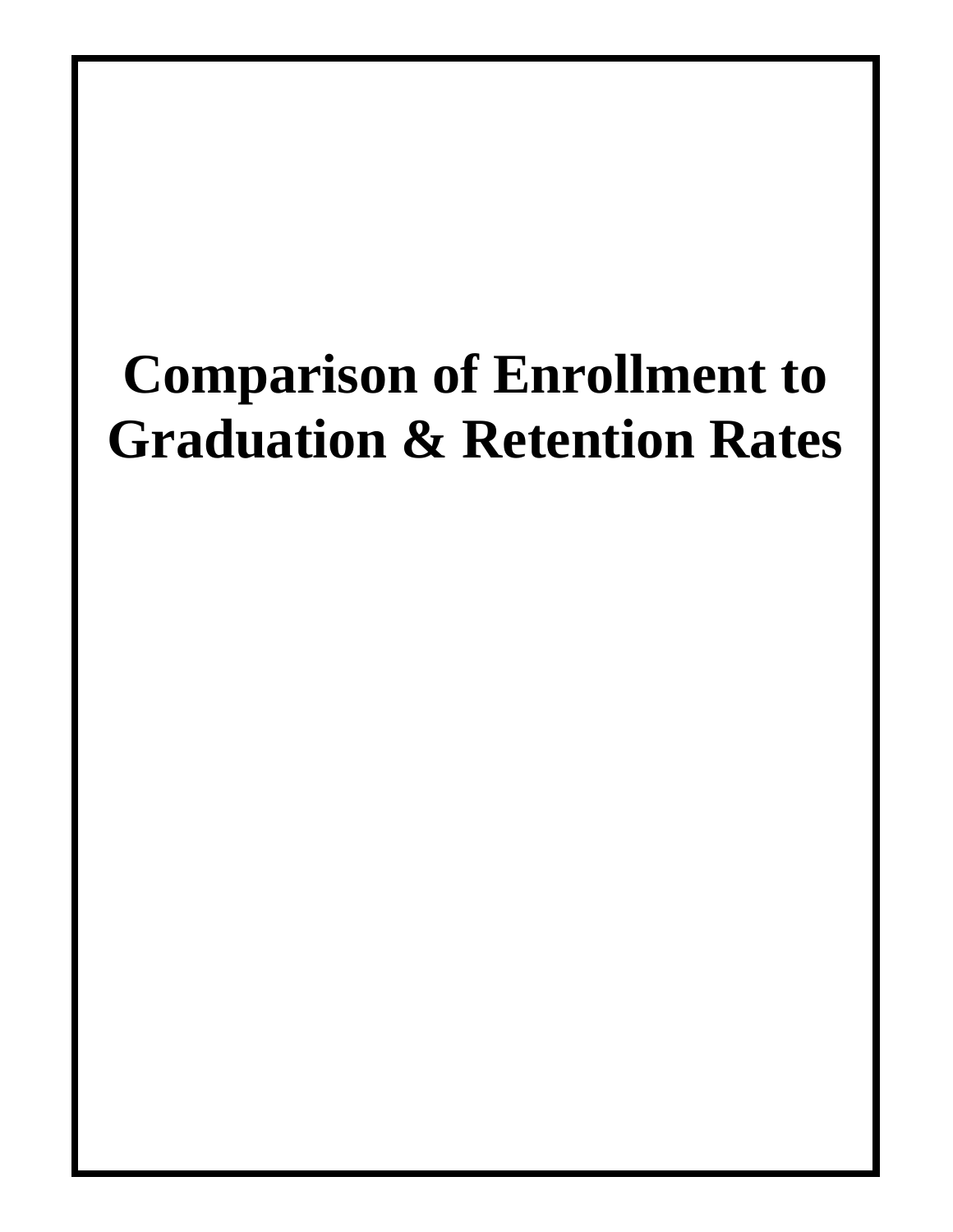#### **Retention and Graduation Rates Compared to Enrollment**



Retention and Graduation Rates

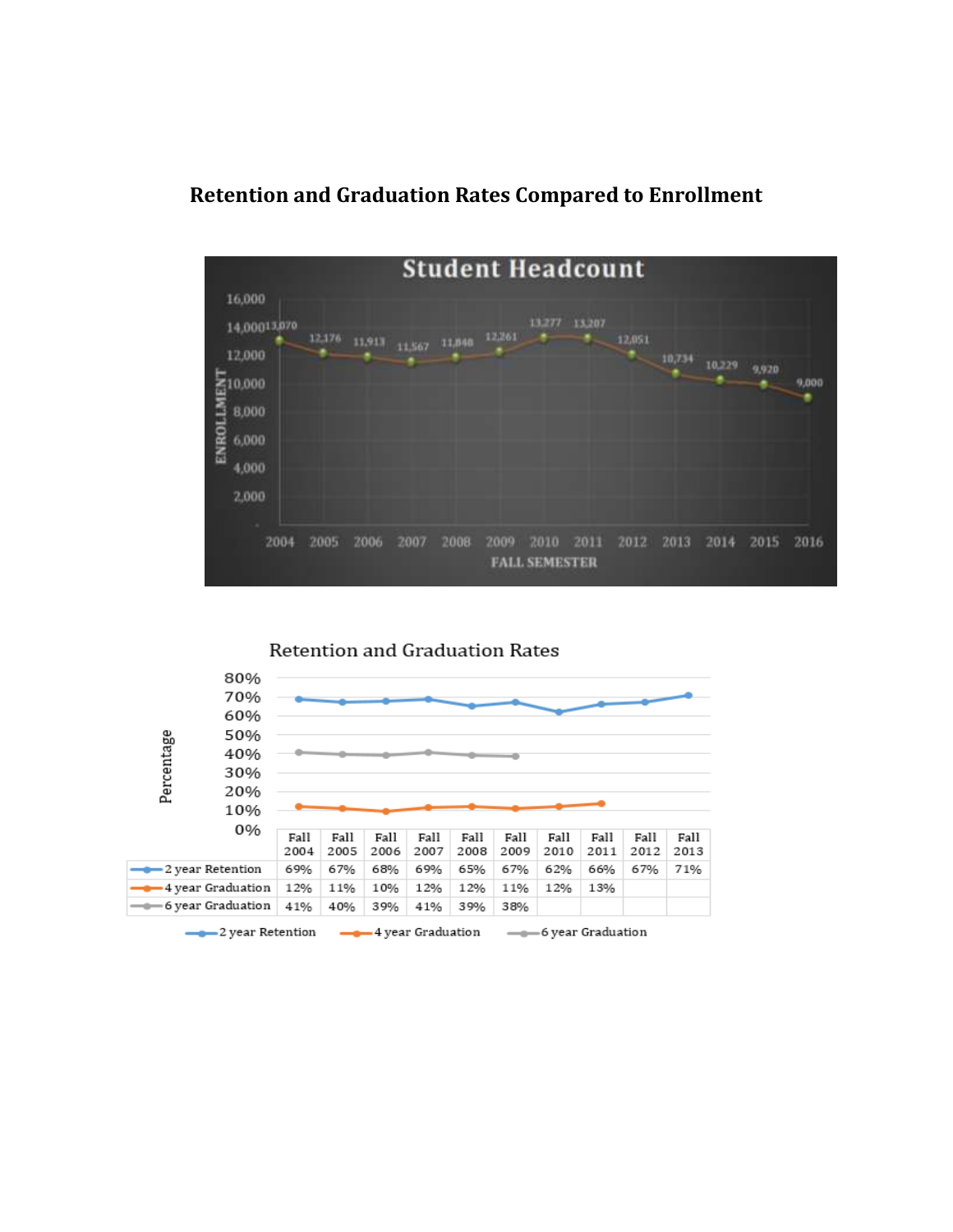# **Overview of Allowable Uses – Guidelines**